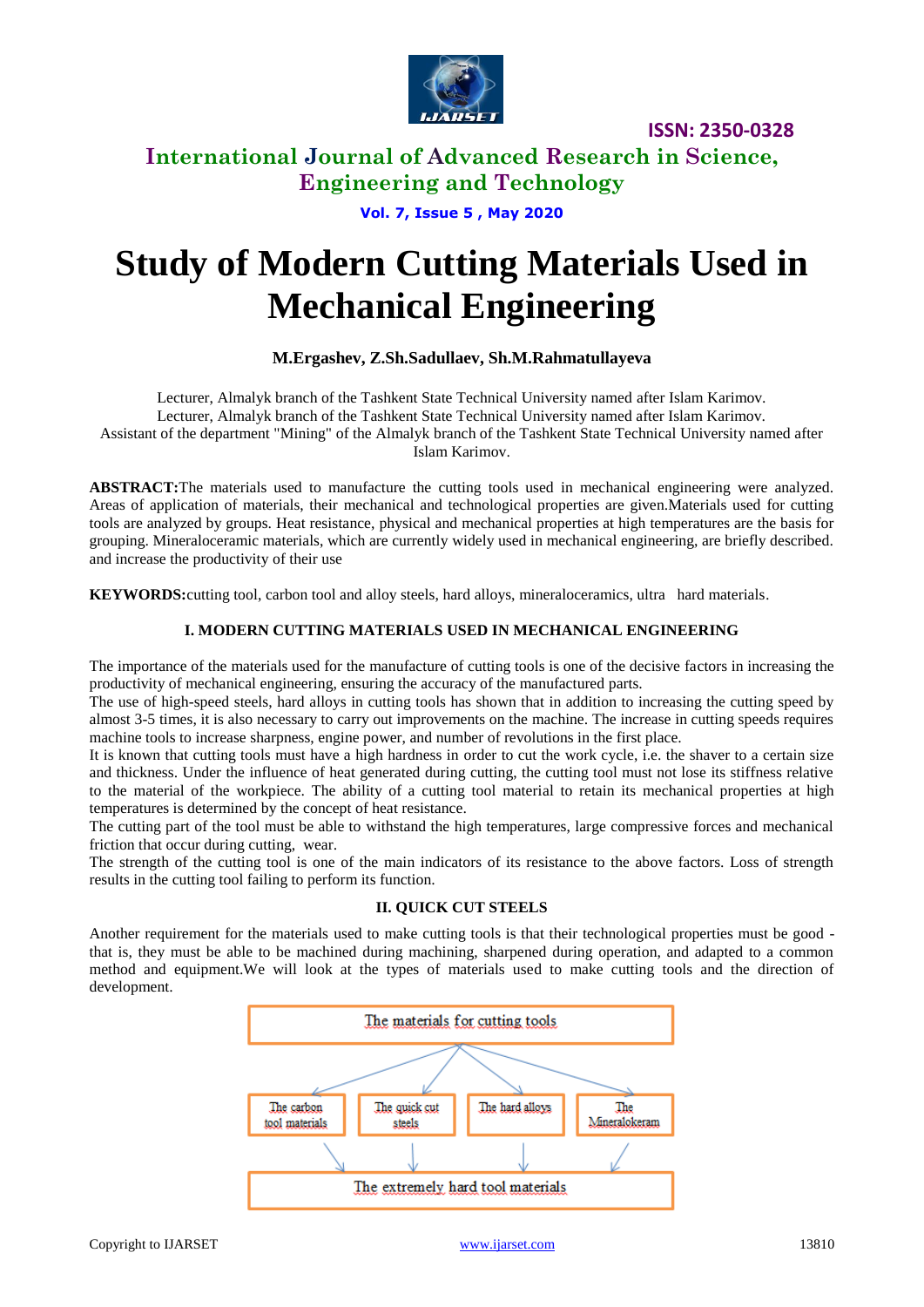

## **International Journal of Advanced Research in Science, Engineering and Technology**

**ISSN: 2350-0328**

### **Vol. 7, Issue 5 , May 2020**

Figure 1. Classification of materials from which cutting tools are made



*S, мм/айл.*

*а)*



*Production volume%*

Figure 2. The use of tool materials within the limits of the cutting speed and the allowable amount of thrust (a) and the volume of production and cutting materials (b):  $1$  - high-speed steels;  $2$  – hard alloys;  $3$ -coated hard alloys;  $4$  – ceramics; 5 - very hard materials**.**

The materials used for cutting tools show their increasing cutting and other properties as shown in Figure 2.

Cutters used by hand and machine tools are made of carbon tool steels. These steels have sufficient hardness, strength and are resistant to corrosion. However, when the temperature reaches 250o C, their hardness decreases sharply. Therefore, cutting tools such as small-sized drills, screwdrivers, drills, egov are made of steels such as U9, U10A, U13A. The use of fast-cooling fluids in the cutting of these steels leads to deformation of the tools and the appearance of cracks during annealing. Deformations and cracks cause the polished part to heat up and make it difficult to carry out the polishing process.

The use of low-alloy steels for cutting tools makes it possible to avoid difficulties in machining carbon tool steels. Low alloy steels have good hardening properties and do not heat up during grinding.

The hardening layer of low-alloy 11XF, XV4 steels used in the production of cutting tools is low, the hardening layer of X, XVG, XVSG steels is large.

*b)*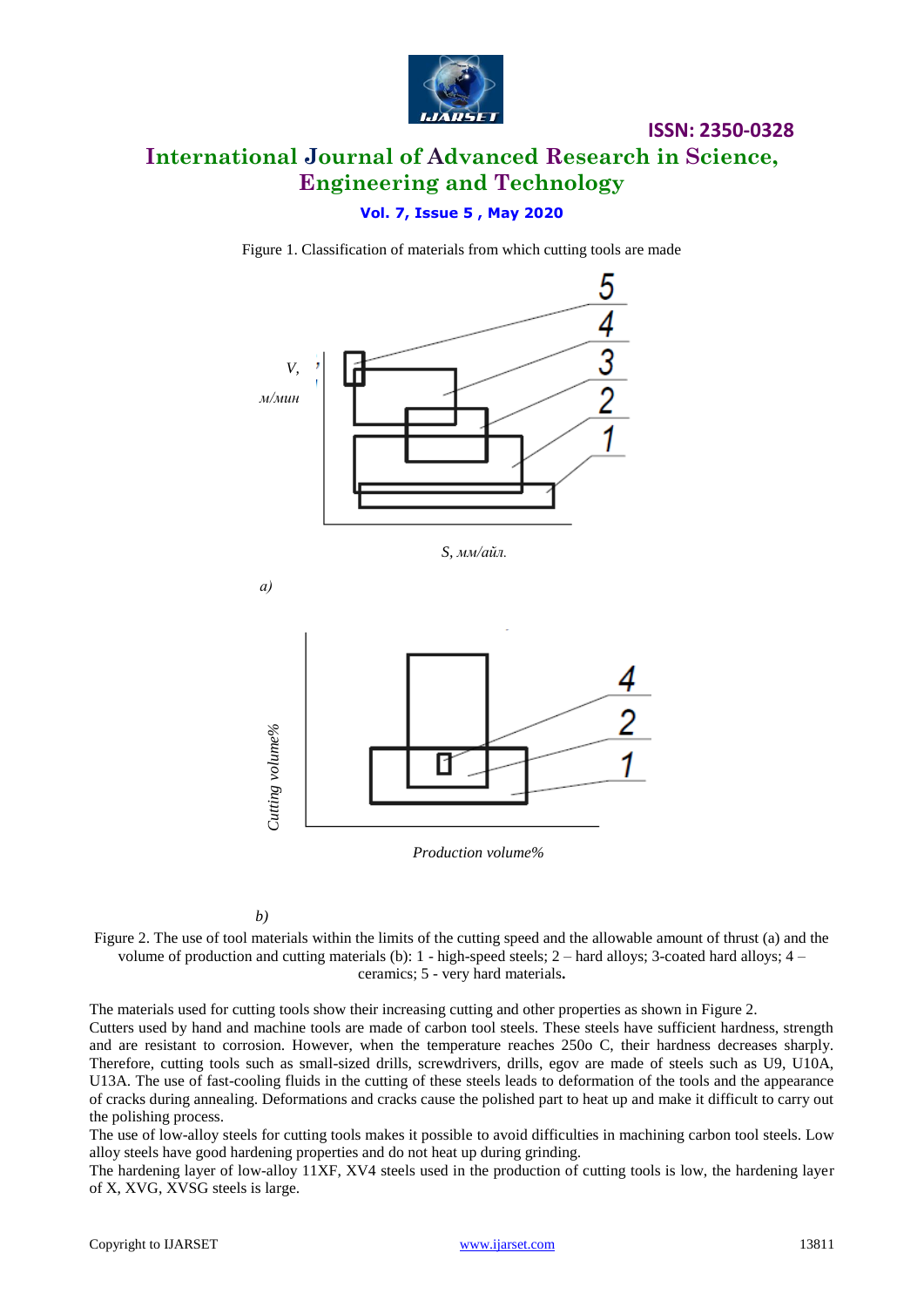

**ISSN: 2350-0328**

### **International Journal of Advanced Research in Science, Engineering and Technology**

### **Vol. 7, Issue 5 , May 2020**

Low-alloy steels have much higher performance than carbon tool steels, but their hardness also decreases when the temperature rises to 260oC.

High-strength steels are resistant to corrosion, high heat resistance and strength.

Tungsten in steel provides heat resistance, while chromium provides good hardening, good thermal conductivity in molybdenum up to 5%, cobalt increases hardness.

Depending on the size of the workpiece, cutters made of high-speed steels are divided into groups with normal and high cutting ability.

The first group includes steels of grades R18, R12, R9, R6M5, the group with high cutting ability includes steels such as R6M5F3, R10F5K5, R9K5. The cutting ability of high-strength steels is associated with heat treatment - annealing at a temperature of 1260 - 1300o C and two-three times release.

Tungsten steels R9, R12, R18 are widely used in mechanical engineering. High-precision cutting tools are made of well-polished R18 steel and are used for cutting steels with a strength of 900 - 1000MPa.

Steels of the tungsten-molybdenum group R6M5, R10M5 are used to make all types of cutting tools. The hardness of cutting tools is NRC 64–65 units.

The tungsten group includes R18F, R12F3 steels and is used for making clean and semi-finished cutters, milling cutters, drills and other tools.

R9K5, R9K10 steels with added cobalt retain their mechanical properties up to 630o due to their good thermal conductivity.

The addition of cobalt to tungsten-molybdenum-steel steels increases their hardness to NRC 66–69. This group includes steels of grades R12M3F2K8, R6M5F2K8.

Another type of high-speed steel used in mechanical engineering, dispersion hardening or intermetal reinforcing highspeed steels are widely used. These steels have a carbon content of 0.1–0.3% S, a hardness of NRC68–69 units, a heat resistance of up to 725o C, and a corrosion resistance of cutting tools that increase their strength by 30–50% when the temperature rises to 500 ° C. Making tools from powder-coated steels is made in two stages. In an inert gas (argon, nitrogen), the molten metal is pulverized by spraying.

The powder is cold pressed at a pressure of 40,000 MPa. It is then processed (pressed) in a vacuum container at a temperature of 1150–1200o C and a pressure of 14000 MPa. R18M3K6S, R6M4K8 cutting tools are made of steels of this group.

About 200 brands of high-speed steels are produced in the UK, and cutting tools are also made in Germany, France, Japan and the United States.

#### **III. HARD ALLOYS**

Hard alloys are obtained in two different ways - casting and baking. The main ones used are hard alloys obtained by baking.

Cobalt-based alloys contain 75-97% of carbides, while nickel-based alloys contain 61-79%. Since the heat resistance of hard alloys is 800-900oS, the cutting speed can be increased by 2-10 times compared to high-speed steels.

The main disadvantage of hard alloys is their brittleness, low strength in bending and elongation. However, their compressive strength is 4000-6000 MPa. This leads to a sharp increase in productivity, if the cutting tool is able to work on compression. In industry, hard alloys are divided into three types: tungsten - VK - single carbide, titaniumtungsten - TK - two carbides and titanium-tantalum tungsten - TTK - three carbides.

VK-3, VK-4 alloys are resistant to high hardness and abrasion, but very low strength. Alloys of the TK group have a higher hardness, heat resistance, abrasion resistance than alloys of the VK type, but they have a higher brittleness and lower strength.

Hard alloys such as T15K6, T30K4, T5K10 are widely used for cutting tools. TTK type alloys have higher strength than others due to the addition of tantalum carbide (TaS). Alloys of TT7K12, TT8K6, TT20K9 brands belong to the third type.

New types of hard alloys use titanium carbide or titanium carbonitride instead of tungsten carbide, and nickel, iron, molybdenum as binders. These alloys are virtually devoid of the above defects.

Hard alloys are produced in the form of sharpened and non-sharpened plates and welded to the cutter. The surface of the plates is coated with titanium nitride to increase their abrasion resistance. This will extend the life of the cutting tool. With a coating thickness of  $2-10 \mu m$ , the cutting tool increases the operating time by  $2-5$  times.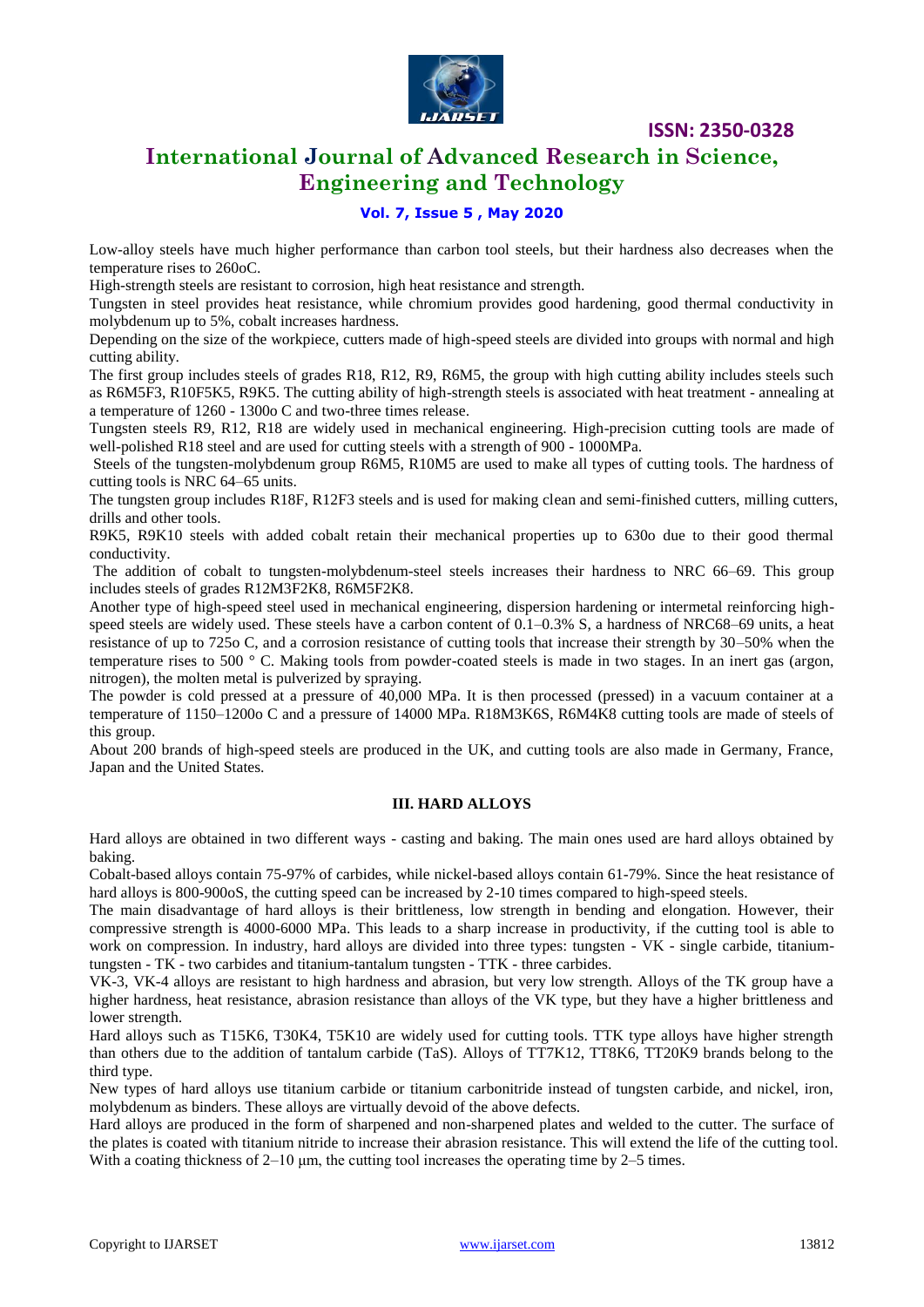

### **ISSN: 2350-0328 International Journal of Advanced Research in Science, Engineering and Technology**

### **Vol. 7, Issue 5 , May 2020**

### **IV.MINERALOCERAMICS**

Cutting tools made of mineraloceramics are obtained on the basis of Al2O3 and in some cases are added to metals such as tungsten, titanium, molybdenum, tantalum, chromium or their carbides.

Cutting tools made of mineraloceramics have a hardness of NRA 90-94 and a heat resistance of 1200o C. Low wear, the service life is much longer than cutting tools made of hard alloys. The main disadvantage is that it is very brittle, the impact viscosity an =  $0.5 - 1.2$  N ⋅ m /  $\lfloor$  cm $\rfloor$  ^ 2.



а)b)

Figure 3.The high heat resistance allows to increase the cutting speed several times, to process refined steels, cast iron. Figure 3 shows a cutting tool TsM-332 made of ultra-fine electrocorundum (particle size 1-2 microns) in the form of a plate.Oxide-carbide ceramics are made by adding the above metals or their complex carbides to Al2 O3. Heat

resistance decreases due to alloying, and bending strength increases by 450–700 MPa. Mineral ceramics of V-3 and VOK brands are widely used in industry.

#### **V. EXTREMELY HARD MATERIALS**

In machine building, natural diamonds, artificial polycrystalline diamonds and cubic boron nitride are mainly used as ultra-hard materials for the production of cutting tools.

Cutting tools made of natural and artificial polycrystals are distinguished from other materials by their high hardness. These materials with a hardness of NV 10000 kgk / mm2 are widely used in machinery due to their small linear expansion coefficient, good thermal conductivity, abrasion resistance. However, the low bending strength of diamonds, brittleness and melting of iron at high temperatures - 750–800oS - do not ensure the use of diamonds at high cutting speeds, when cutting steels. In cutting, natural crystals in the form of crystals are mounted on the metal body of the cutter.

Cutting tools made of artificial diamonds are widely used in the processing of copper, aluminum, magnesium and their alloys, babbitt and precious metals. Cutting tools made of artificial diamonds ASB (ballas) and ASPK (carbonado) can provide a cutting speed of 1000-1200 m / min when cutting the above materials.



Figure 4. Boron's cubic nitride.Cube-shaped boron nitride (KNB) is close to diamond in hardness, heat resistance up to 1500o C. KNB polycrystals and composite materials based on them are widely used in mechanical engineering.

The cutting part obtained from composite materials elbor, belbor, hexanite, etc. is obtained mainly by synthesis in a cylindrical form. The diameter of the cylindrical grains attached to the cutting tools is 4 ... 8 mm, height 3 ... 6 mm. Cutters using composite materials in the processing of steels and cast irons of different hardness can provide Ra-0.08 microns in the quality of  $5 - ... 6$  – accuracy and surface roughness.

Silinite-R tool material is made of new ultra-hard materials on the basis of silicon, heat resistance up to 1600o C. The use of silinite-R as a cutting tool allows not to use the grinding operation on refined steels.